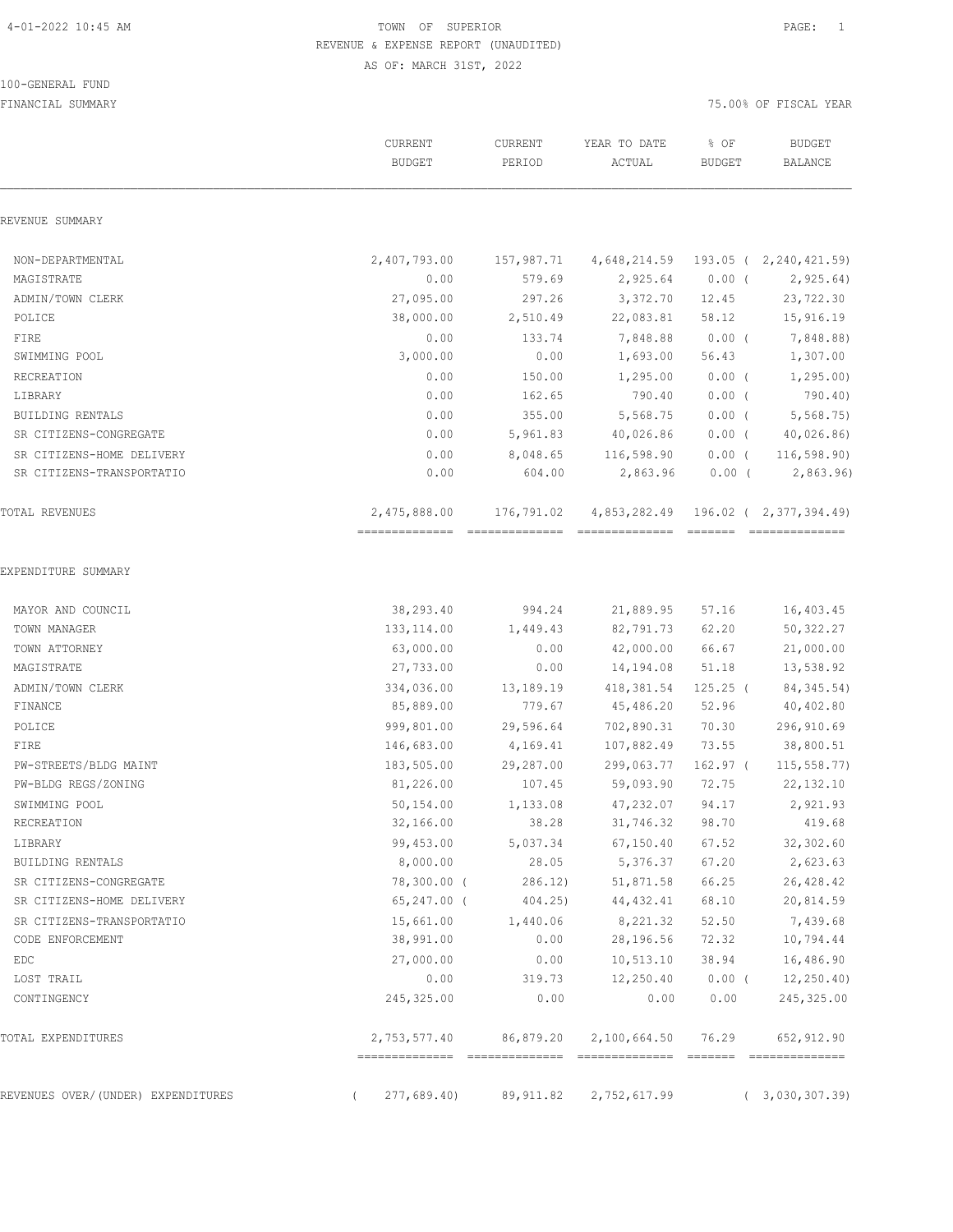200-REFUSE SERVICE

|                                    | CURRENT<br><b>BUDGET</b>    | CURRENT<br>PERIOD | YEAR TO DATE<br>ACTUAL | % OF<br><b>BUDGET</b> | BUDGET<br><b>BALANCE</b>      |
|------------------------------------|-----------------------------|-------------------|------------------------|-----------------------|-------------------------------|
| REVENUE SUMMARY                    |                             |                   |                        |                       |                               |
| NON-DEPARTMENTAL                   | 11,466.00                   | 500.00            | 1,420.00 12.38         |                       | 10,046.00                     |
| TOTAL REVENUES                     | 11,466.00<br>============== | 500.00            | 1,420.00 12.38         |                       | 10,046.00<br>==============   |
| EXPENDITURE SUMMARY                |                             |                   |                        |                       |                               |
| NON-DEPARTMENTAL                   | 19,681.00                   | 3,572.49          |                        |                       | 97,186.64 493.81 ( 77,505.64) |
| TOTAL EXPENDITURES                 | 19,681.00                   | 3,572.49          | 97,186.64 493.81 (     |                       | 77,505.64)                    |
| REVENUES OVER/(UNDER) EXPENDITURES | ==============<br>8,215.00( |                   | $3,072.49$ (95,766.64) |                       | 87,551.64                     |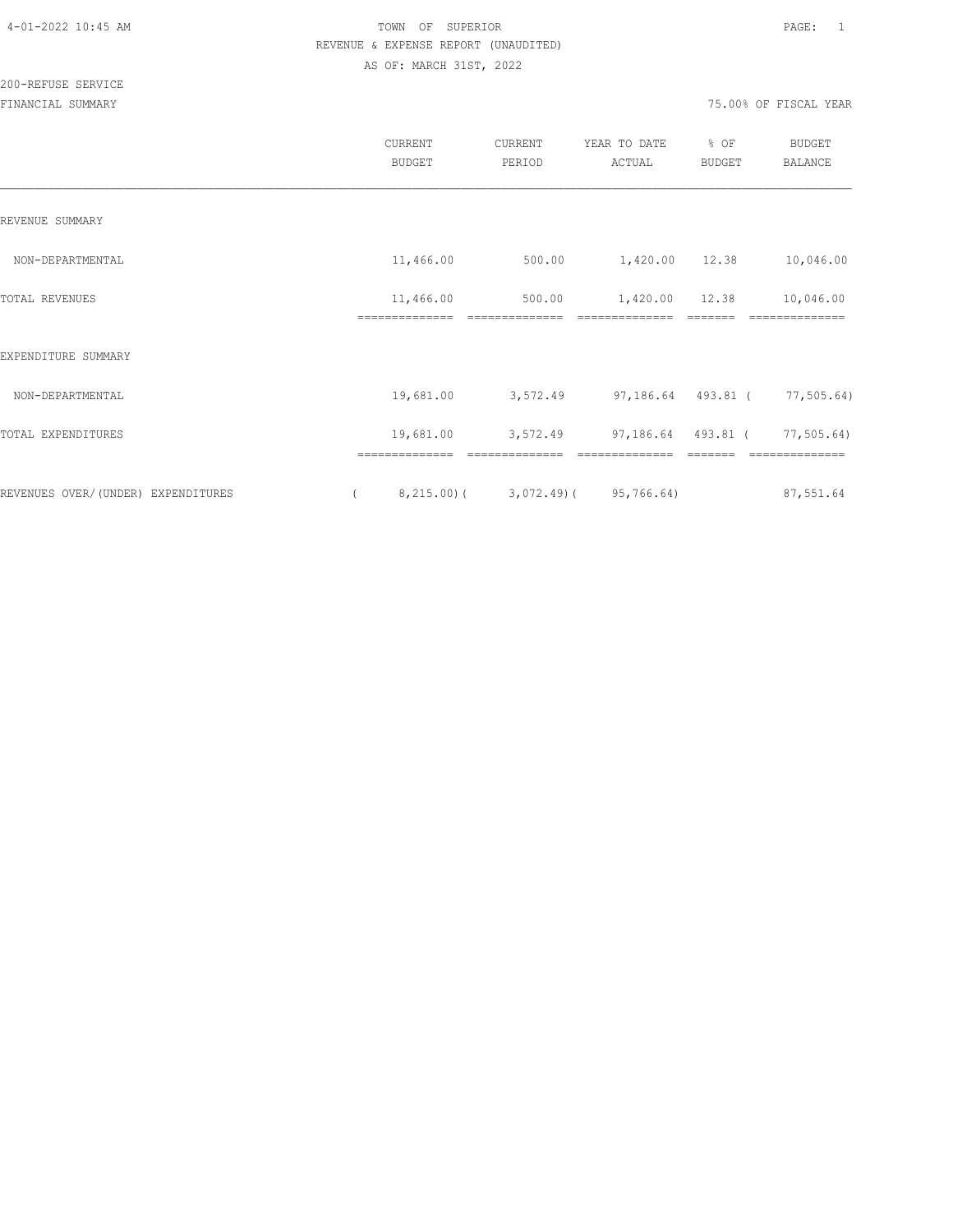210-SEWER

|                                    | CURRENT<br>BUDGET            | CURRENT<br>PERIOD           | YEAR TO DATE<br>ACTUAL       | % OF<br>BUDGET | <b>BUDGET</b><br>BALANCE |  |
|------------------------------------|------------------------------|-----------------------------|------------------------------|----------------|--------------------------|--|
| REVENUE SUMMARY                    |                              |                             |                              |                |                          |  |
| NON-DEPARTMENTAL                   | 477,900.00                   | 43,723.00                   | 358,148.08 74.94             |                | 119,751.92               |  |
| TOTAL REVENUES                     | 477,900.00<br>============== | 43,723.00<br>============== | 358,148.08<br>============== | 74.94          | 119,751.92<br>========== |  |
| EXPENDITURE SUMMARY                |                              |                             |                              |                |                          |  |
| NON-DEPARTMENTAL                   | 445,697.00                   | 10,019.93                   | 283,149.90                   | 63.53          | 162,547.10               |  |
| TOTAL EXPENDITURES                 | 445,697.00                   | 10,019.93                   | 283,149.90                   | 63.53          | 162,547.10               |  |
|                                    | --------------               |                             | --------------               |                | --------------           |  |
| REVENUES OVER/(UNDER) EXPENDITURES | 32,203.00                    | 33,703.07                   | 74,998.18                    | $\sqrt{2}$     | 42,795.18)               |  |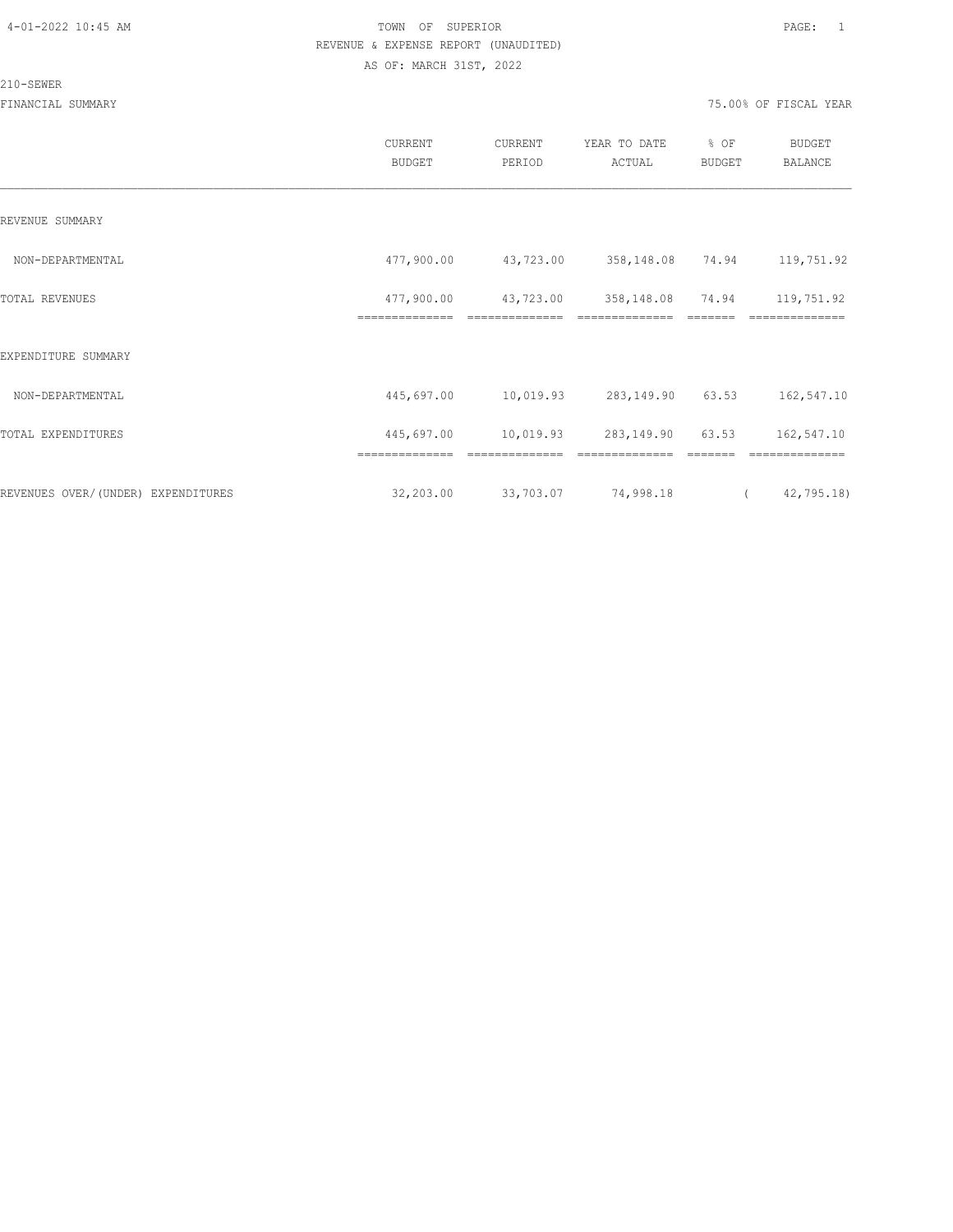|                                    | <b>CURRENT</b><br><b>BUDGET</b> | CURRENT<br>PERIOD | YEAR TO DATE<br>ACTUAL      | % OF<br>BUDGET | <b>BUDGET</b><br>BALANCE |
|------------------------------------|---------------------------------|-------------------|-----------------------------|----------------|--------------------------|
| REVENUE SUMMARY                    |                                 |                   |                             |                |                          |
| NON-DEPARTMENTAL                   | 510,000.00                      | 1,042.47          | 232,714.24                  | 45.63          | 277,285.76               |
| TOTAL REVENUES                     | 510,000.00                      | 1,042.47          | 232,714.24                  | 45.63          | 277,285.76               |
| EXPENDITURE SUMMARY                |                                 |                   |                             |                |                          |
| NON-DEPARTMENTAL                   | 539,999.00                      | 10,818.32         | 344,022.37                  | 63.71          | 195,976.63               |
| TOTAL EXPENDITURES                 | 539,999.00                      | 10,818.32         | 344,022.37                  | 63.71          | 195,976.63               |
| REVENUES OVER/(UNDER) EXPENDITURES | $29,999.00$ (                   |                   | $9,775.85$ ( $111,308.13$ ) |                | 81,309.13                |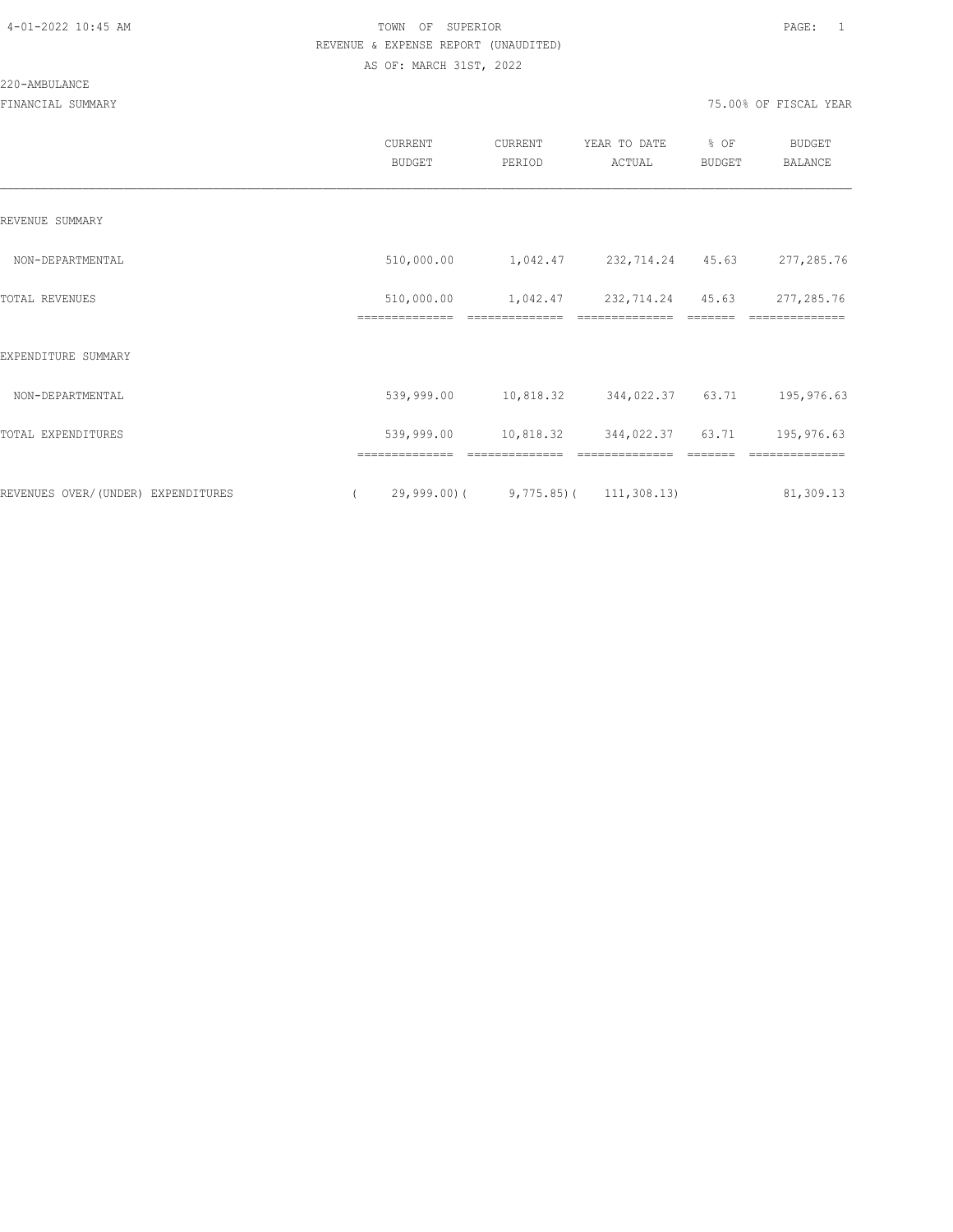### 230-CEMETARY

|                                    | CURRENT<br><b>BUDGET</b>    | CURRENT<br>PERIOD | YEAR TO DATE<br>ACTUAL | % OF<br>BUDGET     | <b>BUDGET</b><br>BALANCE      |
|------------------------------------|-----------------------------|-------------------|------------------------|--------------------|-------------------------------|
| REVENUE SUMMARY                    |                             |                   |                        |                    |                               |
| NON-DEPARTMENTAL                   | 25,000.00                   | 9,800.00          | 57,000.00 228.00 (     |                    | 32,000.00)                    |
| TOTAL REVENUES                     | 25,000.00<br>============== | 9,800.00          | 57,000.00              | 228.00 (           | 32,000.00)<br>==============  |
| EXPENDITURE SUMMARY                |                             |                   |                        |                    |                               |
| NON-DEPARTMENTAL                   | 18,991.00                   | 83.26             |                        |                    | 33,996.43 179.01 ( 15,005.43) |
| TOTAL EXPENDITURES                 | 18,991.00                   | 83.26             |                        | 33,996.43 179.01 ( | 15,005.43)                    |
| REVENUES OVER/(UNDER) EXPENDITURES | 6,009.00                    | 9,716.74          | 23,003.57              | $\overline{a}$     | 16,994.57)                    |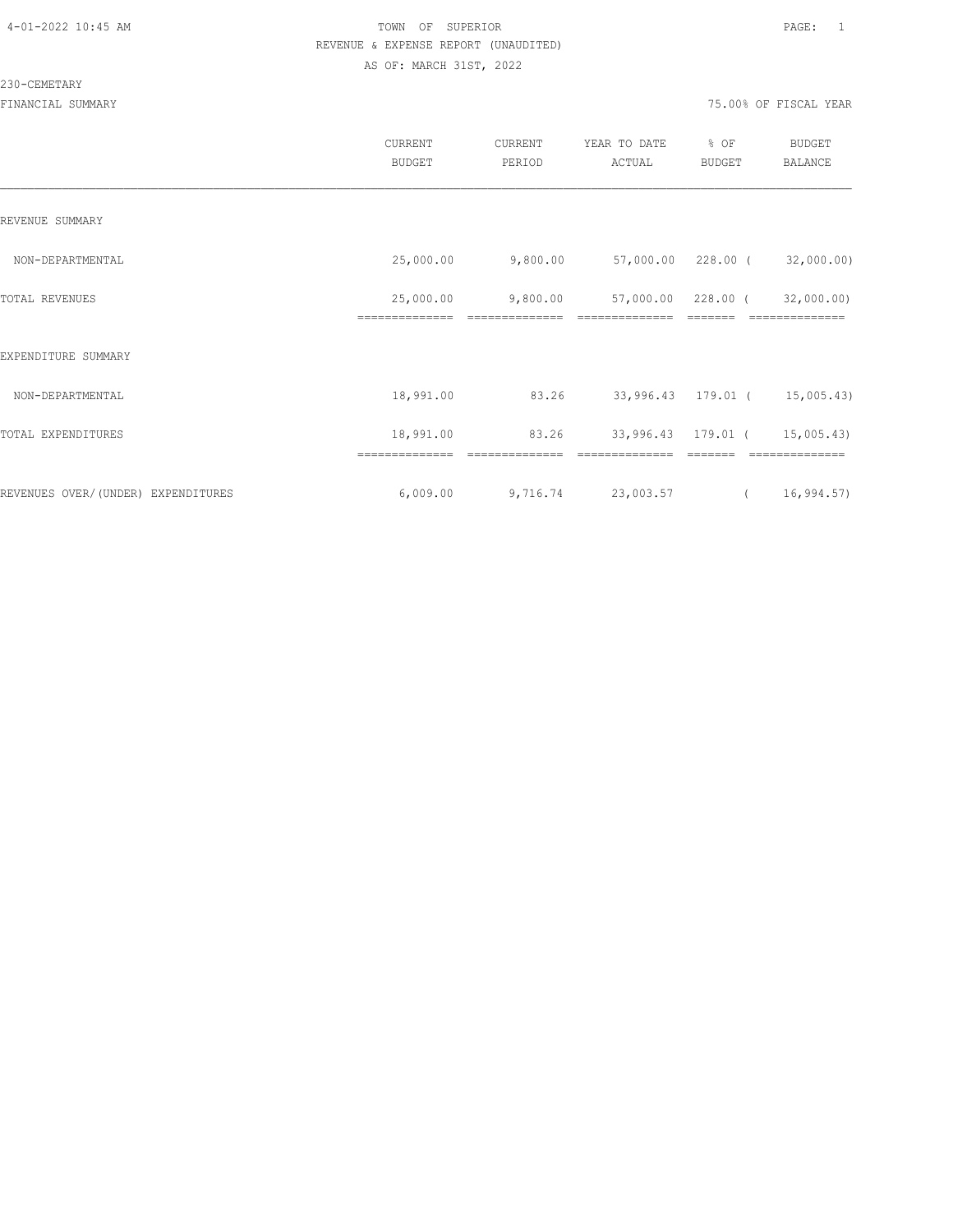# 300-HIGHWAY USERS REVENUE

|                                    | <b>CURRENT</b><br><b>BUDGET</b> | CURRENT<br>PERIOD      | YEAR TO DATE<br>ACTUAL          | % OF<br>BUDGET | BUDGET<br><b>BALANCE</b> |
|------------------------------------|---------------------------------|------------------------|---------------------------------|----------------|--------------------------|
| REVENUE SUMMARY                    |                                 |                        |                                 |                |                          |
| NON-DEPARTMENTAL                   | 1,318,659.00                    | 21,684.08              | 208,467.14  15.81  1,110,191.86 |                |                          |
| TOTAL REVENUES                     | 1,318,659.00<br>==============  | 21,684.08              | 208,467.14 15.81                |                | 1,110,191.86             |
| EXPENDITURE SUMMARY                |                                 |                        |                                 |                |                          |
| NON-DEPARTMENTAL                   | 1,253,097.00                    | 4,768.21               | 512,041.55                      | 40.86          | 741,055.45               |
| TOTAL EXPENDITURES                 | 1,253,097.00                    | 4,768.21               | 512,041.55                      | 40.86          | 741,055.45               |
|                                    |                                 |                        |                                 |                |                          |
| REVENUES OVER/(UNDER) EXPENDITURES | 65,562.00                       | 16,915.87 (303,574.41) |                                 |                | 369,136.41               |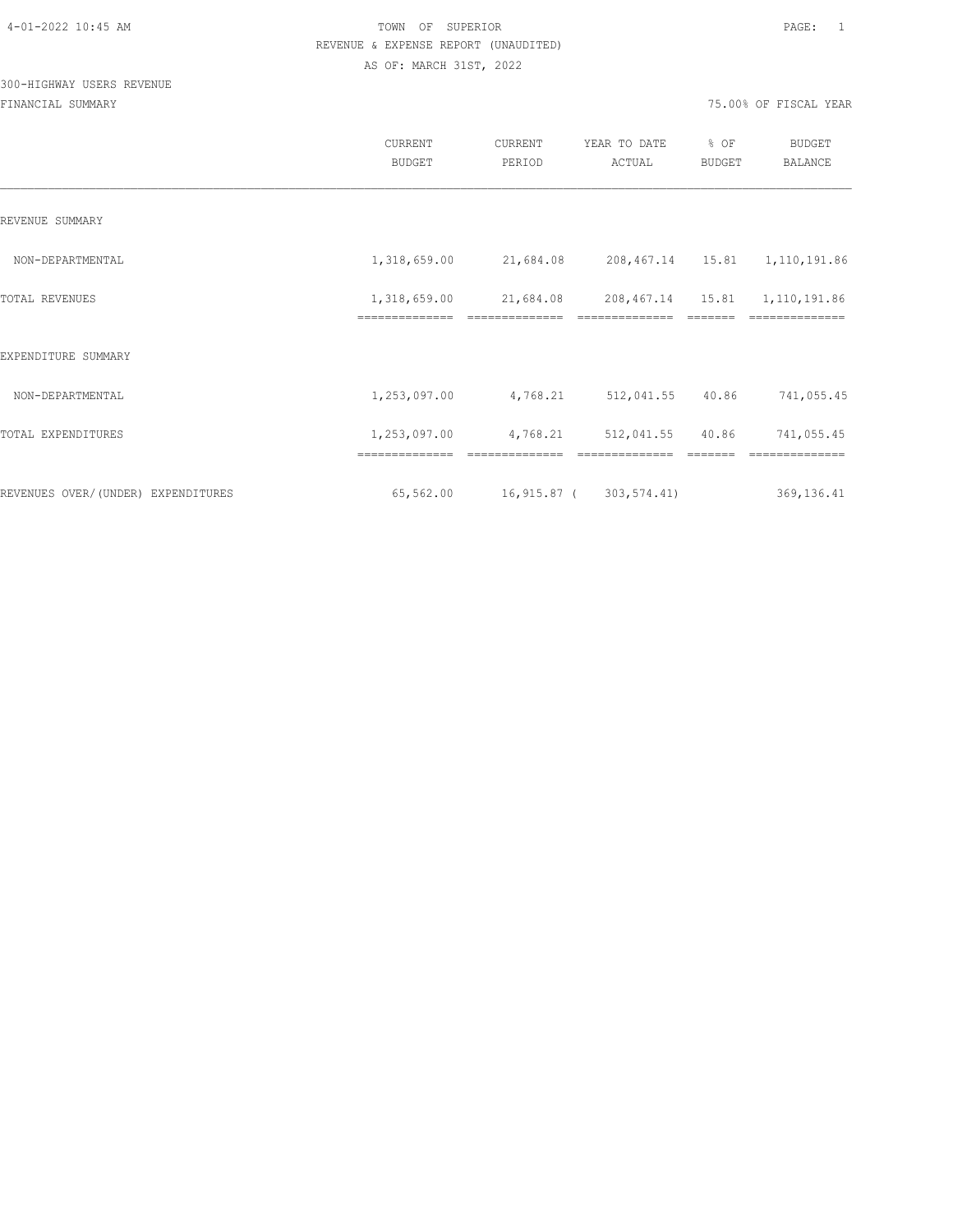310-EXCISE TAX

|                                    | CURRENT<br><b>BUDGET</b> | CURRENT<br>PERIOD               | YEAR TO DATE<br>ACTUAL                                                     | % OF<br><b>BUDGET</b>   | <b>BUDGET</b><br>BALANCE |
|------------------------------------|--------------------------|---------------------------------|----------------------------------------------------------------------------|-------------------------|--------------------------|
| REVENUE SUMMARY                    |                          |                                 |                                                                            |                         |                          |
| NON-DEPARTMENTAL                   |                          |                                 | $115,771.00$ $22,774.74$ $276,651.12$ $238.96$ (                           |                         | 160,880.12)              |
| TOTAL REVENUES                     | ==============           | ==============                  | 115,771.00  22,774.74  276,651.12  238.96  ( 160,880.12)<br>============== | $=$ $=$ $=$ $=$ $=$ $=$ | ==============           |
| EXPENDITURE SUMMARY                |                          |                                 |                                                                            |                         |                          |
| NON-DEPARTMENTAL                   | 173,583.00               | 187.36                          | 78,786.94 45.39                                                            |                         | 94,796.06                |
| TOTAL EXPENDITURES                 | 173,583.00               | 187.36                          | 78,786.94 45.39                                                            |                         | 94,796.06                |
| REVENUES OVER/(UNDER) EXPENDITURES |                          | 57,812.00) 22,587.38 197,864.18 |                                                                            |                         | (255, 676.18)            |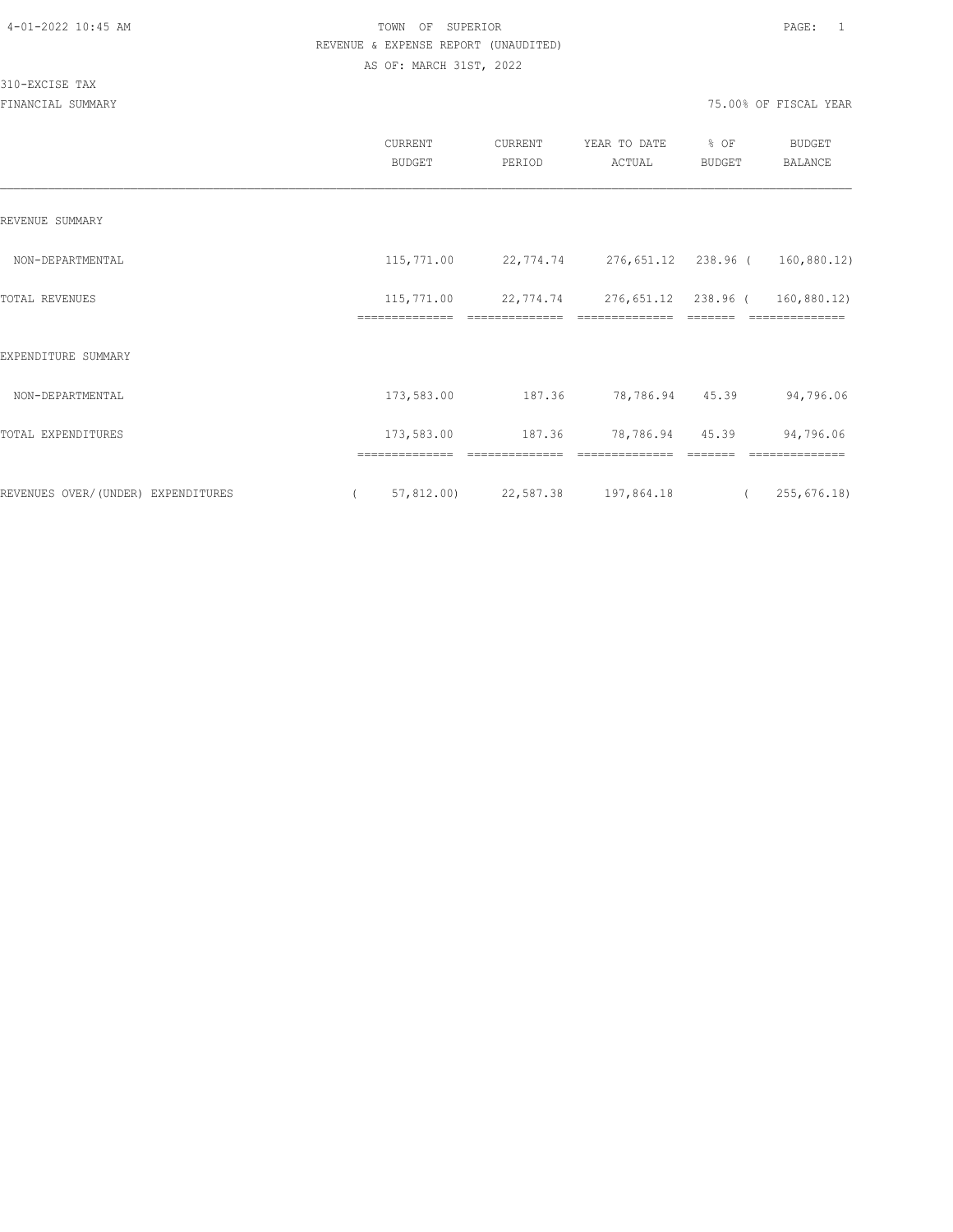|                     | CURRENT<br>BUDGET   | CURRENT<br>PERIOD                      | YEAR TO DATE<br>ACTUAL      | % OF<br>BUDGET      | BUDGET<br>BALANCE              |
|---------------------|---------------------|----------------------------------------|-----------------------------|---------------------|--------------------------------|
| REVENUE SUMMARY     |                     |                                        |                             |                     |                                |
| EXPENDITURE SUMMARY | --------------<br>. | ______________<br>--<br>______________ | ______________<br>_________ | --------<br>======  | ______________<br>------------ |
|                     | ==============      | ==============                         | ==============              | --------<br>------- | ==============                 |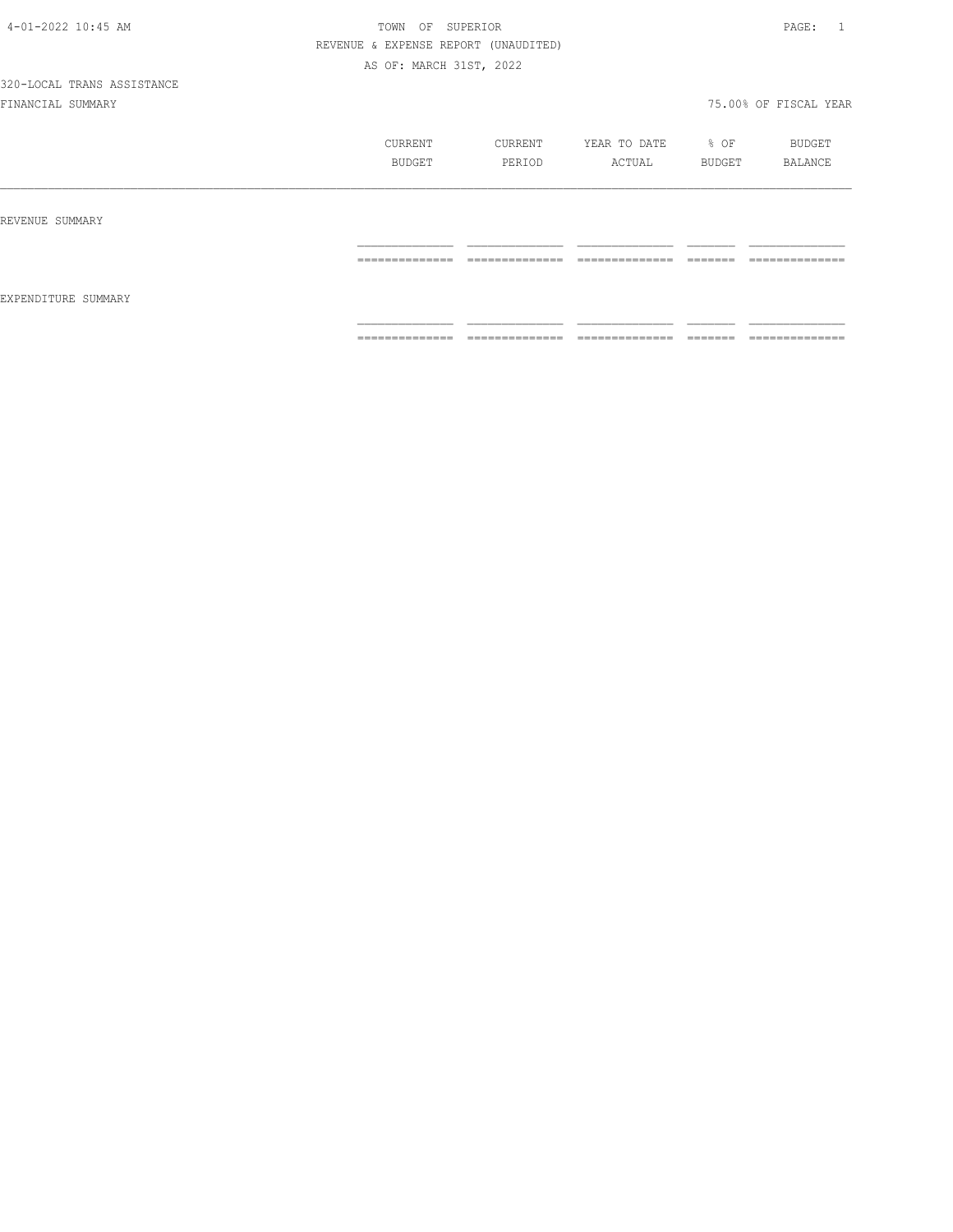400-GADA BOND

|                     | CURRENT<br>BUDGET | CURRENT<br>PERIOD               | YEAR TO DATE<br>ACTUAL            | % OF<br>BUDGET     | BUDGET<br>BALANCE              |
|---------------------|-------------------|---------------------------------|-----------------------------------|--------------------|--------------------------------|
| REVENUE SUMMARY     |                   |                                 |                                   |                    |                                |
| EXPENDITURE SUMMARY | ==============    | ______________<br>------------- | ______________<br>.               | --------<br>====== | ______________<br>------------ |
|                     | --------------    | ==============                  | ______________<br>--------------- | --------<br>====== | ==============                 |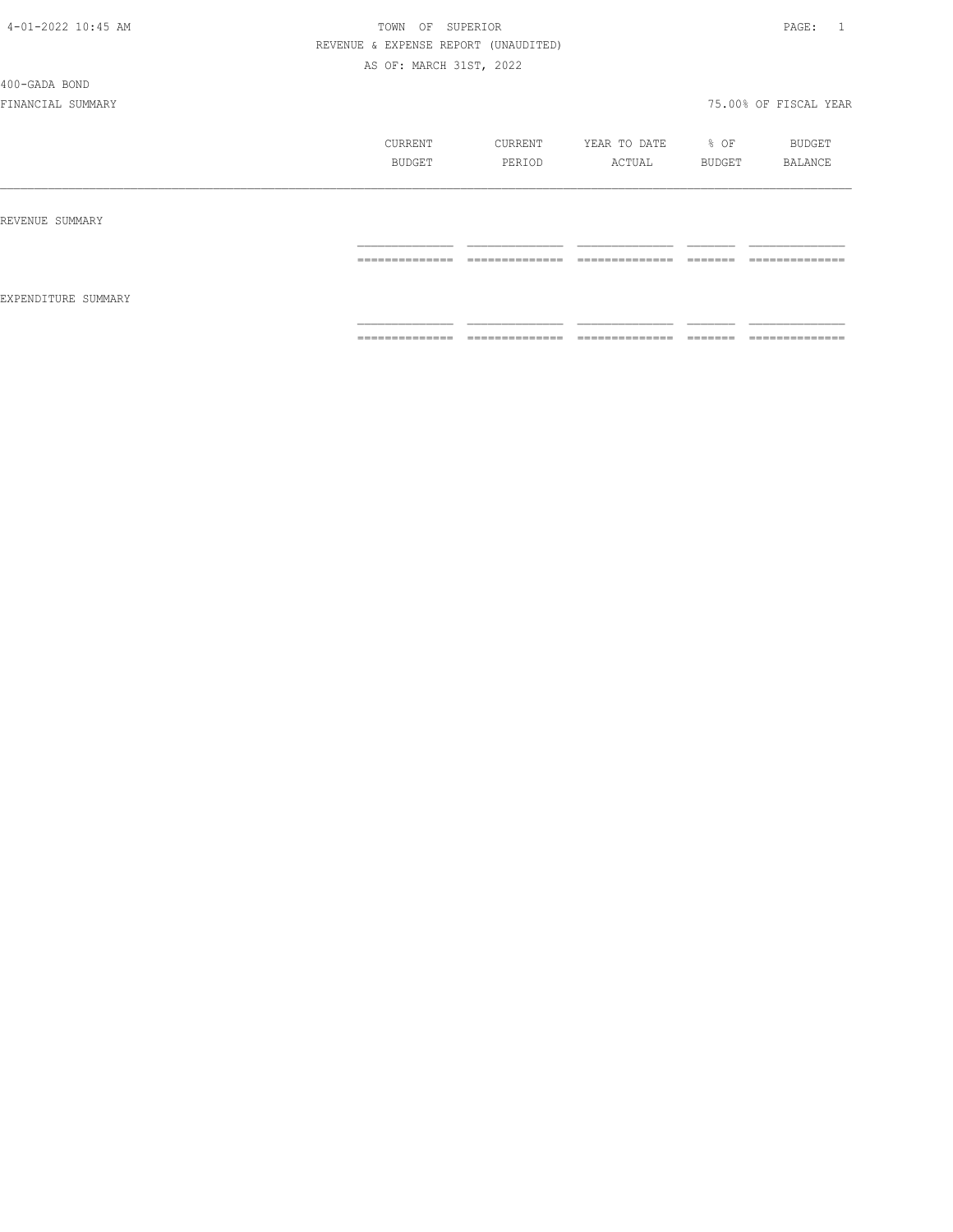### 410-MPC BOND

|                                    | CURRENT<br><b>BUDGET</b> | CURRENT<br>PERIOD | YEAR TO DATE<br>ACTUAL    | % OF<br><b>BUDGET</b> | <b>BUDGET</b><br>BALANCE  |
|------------------------------------|--------------------------|-------------------|---------------------------|-----------------------|---------------------------|
| REVENUE SUMMARY                    |                          |                   |                           |                       |                           |
| EXPENDITURE SUMMARY                |                          |                   |                           |                       |                           |
| NON-DEPARTMENTAL                   | 0.00                     | 0.00              | 7,425.44 0.00 ( 7,425.44) |                       |                           |
| TOTAL EXPENDITURES                 | 0.00                     | 0.00              |                           |                       | 7,425.44 0.00 ( 7,425.44) |
| REVENUES OVER/(UNDER) EXPENDITURES | 0.00                     |                   | $0.00$ ( $7,425.44$ )     |                       | 7,425.44                  |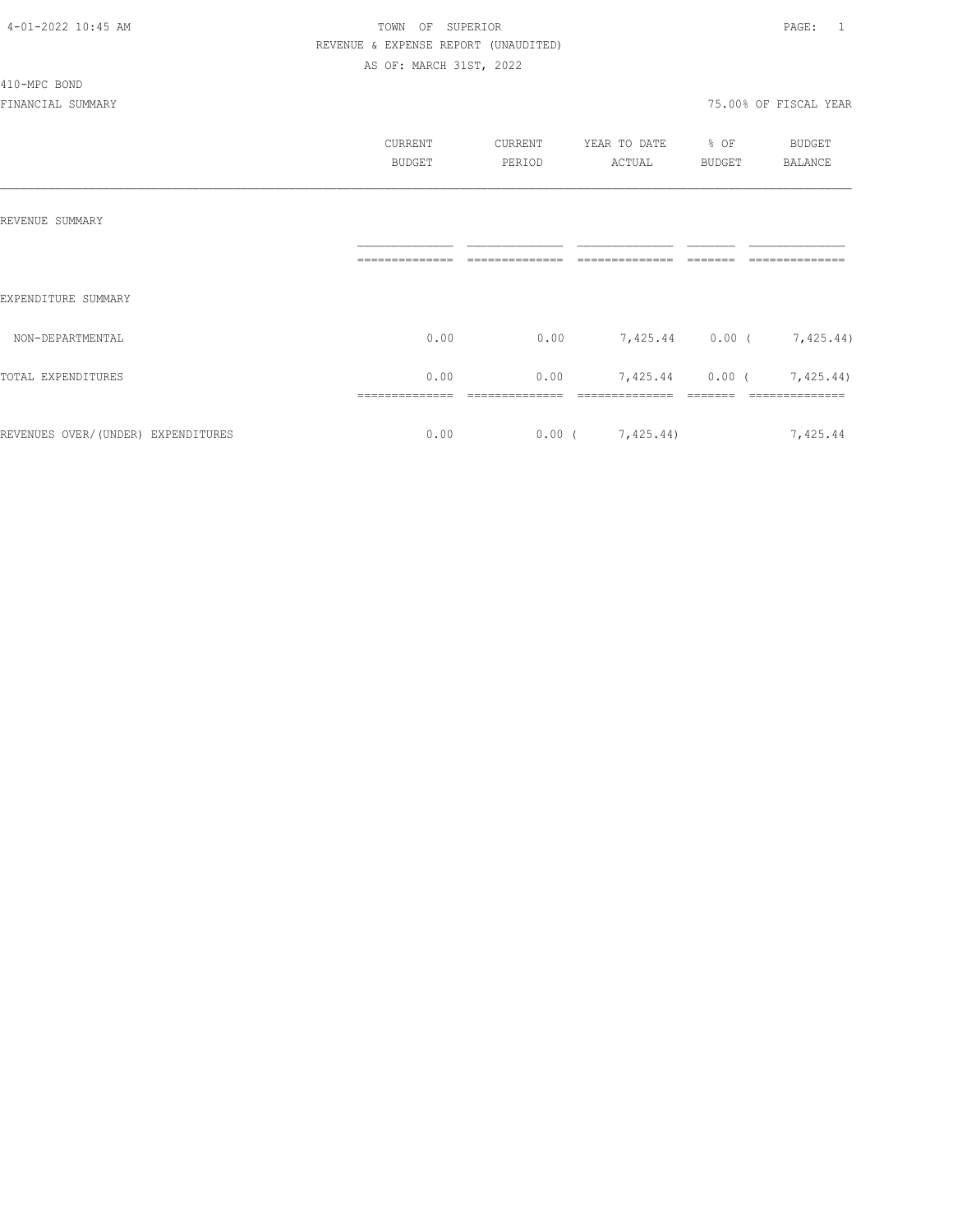### 500-GRANTS

|                                    | CURRENT<br><b>BUDGET</b> | CURRENT<br>PERIOD | YEAR TO DATE<br>ACTUAL | % OF<br><b>BUDGET</b> | <b>BUDGET</b><br><b>BALANCE</b> |
|------------------------------------|--------------------------|-------------------|------------------------|-----------------------|---------------------------------|
| REVENUE SUMMARY                    |                          |                   |                        |                       |                                 |
| NON-DEPARTMENTAL                   | 2,285,000.00             | 0.00              | 0.00                   | 0.00                  | 2,285,000.00                    |
| FIRE GRANTS                        | 0.00                     | 0.00              | 1,000.00               | $0.00$ (              | 1,000.00)                       |
| <b>TOTAL REVENUES</b>              | 2,285,000.00             | 0.00              | 1,000.00               | 0.04                  | 2,284,000.00                    |
| EXPENDITURE SUMMARY                |                          |                   |                        |                       |                                 |
| NON-DEPARTMENTAL                   | 50,000.00                | 0.00              | 2,498.55               | 5.00                  | 47,501.45                       |
| FIRE GRANTS                        | 0.00                     | 0.00              | 498.50                 | 0.00(                 | 498.50)                         |
| RECREATION GRANTS                  | 0.00                     | 0.00              | 169.89                 | 0.00(                 | 169.89)                         |
| TOTAL EXPENDITURES                 | 50,000.00                | 0.00              | 3,166.94               | 6.33                  | 46,833.06                       |
| REVENUES OVER/(UNDER) EXPENDITURES | 2,235,000.00             | 0.00(             | 2,166.94)              |                       | 2, 237, 166.94                  |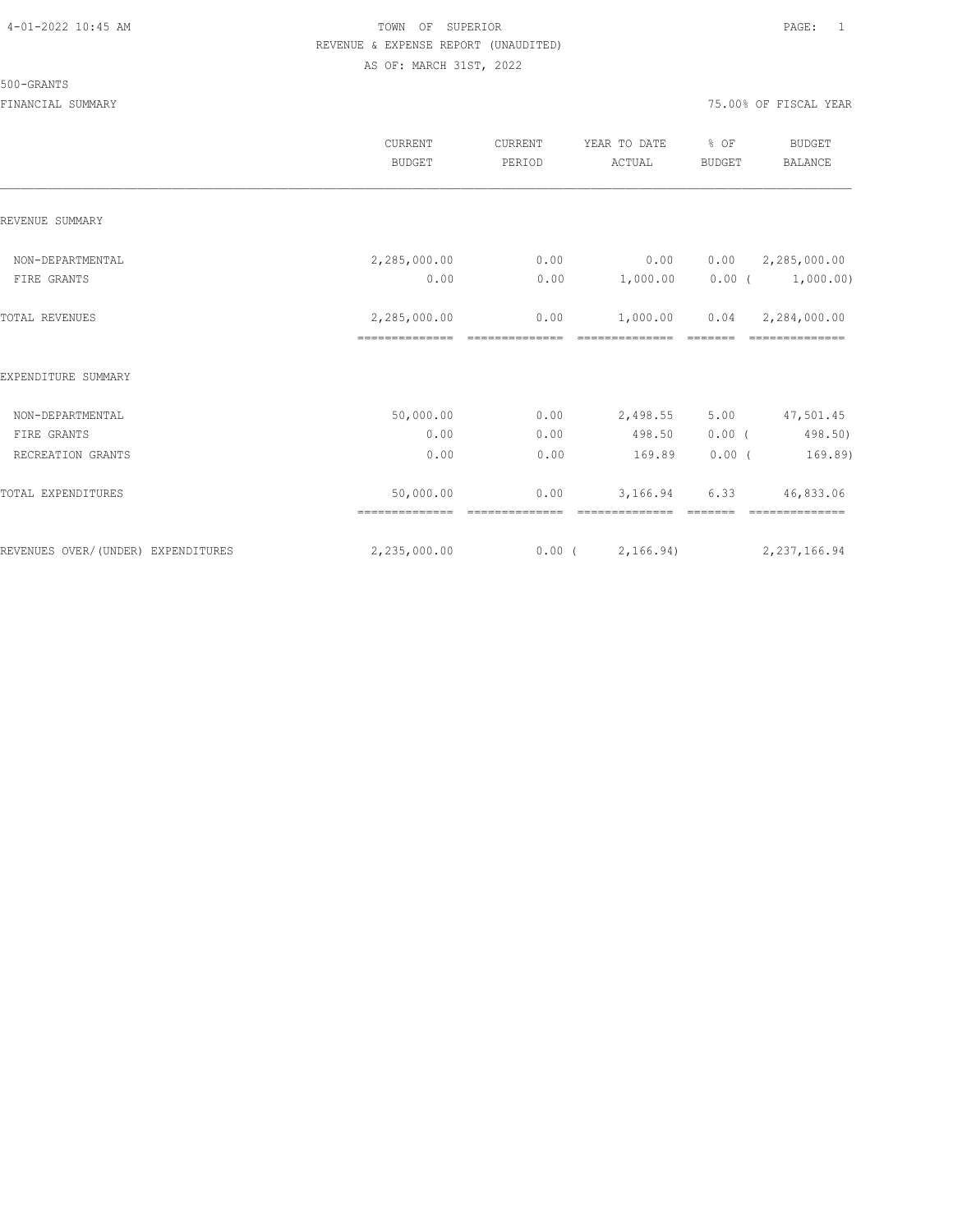# 510-Emergency Services

|                                     | CURRENT<br><b>BUDGET</b>     | CURRENT<br>PERIOD | YEAR TO DATE<br>ACTUAL          | % OF<br><b>BUDGET</b> | <b>BUDGET</b><br><b>BALANCE</b> |
|-------------------------------------|------------------------------|-------------------|---------------------------------|-----------------------|---------------------------------|
| REVENUE SUMMARY                     |                              |                   |                                 |                       |                                 |
| RC EMERGENCY SERV-FIRE              | 127,140.00                   | 0.00              | 127,140.00 100.00               |                       | 0.00                            |
| RC EMERGENCY SERV-POLICE            | 72,860.00                    | 0.00              | 72,860.00 100.00                |                       | 0.00                            |
| TOTAL REVENUES                      | 200,000.00<br>============== | 0.00              | 200,000.00<br>--------------    | 100.00                | 0.00                            |
| EXPENDITURE SUMMARY                 |                              |                   |                                 |                       |                                 |
| RC EMERGENCY SERV-FIRE              | 127,140.00 6,014.09          |                   | $61,024.54$ 48.00               |                       | 66, 115.46                      |
| RC EMERGENCY SERV-POLICE            | 72,860.00                    | 460.33            | 46,957.58                       | 64.45                 | 25,902.42                       |
| TOTAL EXPENDITURES                  | 200,000.00<br>============== | 6,474.42          | 107,982.12                      | 53.99                 | 92,017.88                       |
| REVENUES OVER/ (UNDER) EXPENDITURES |                              |                   | $0.00$ ( $6,474.42$ ) 92,017.88 | $\left($              | 92,017.88)                      |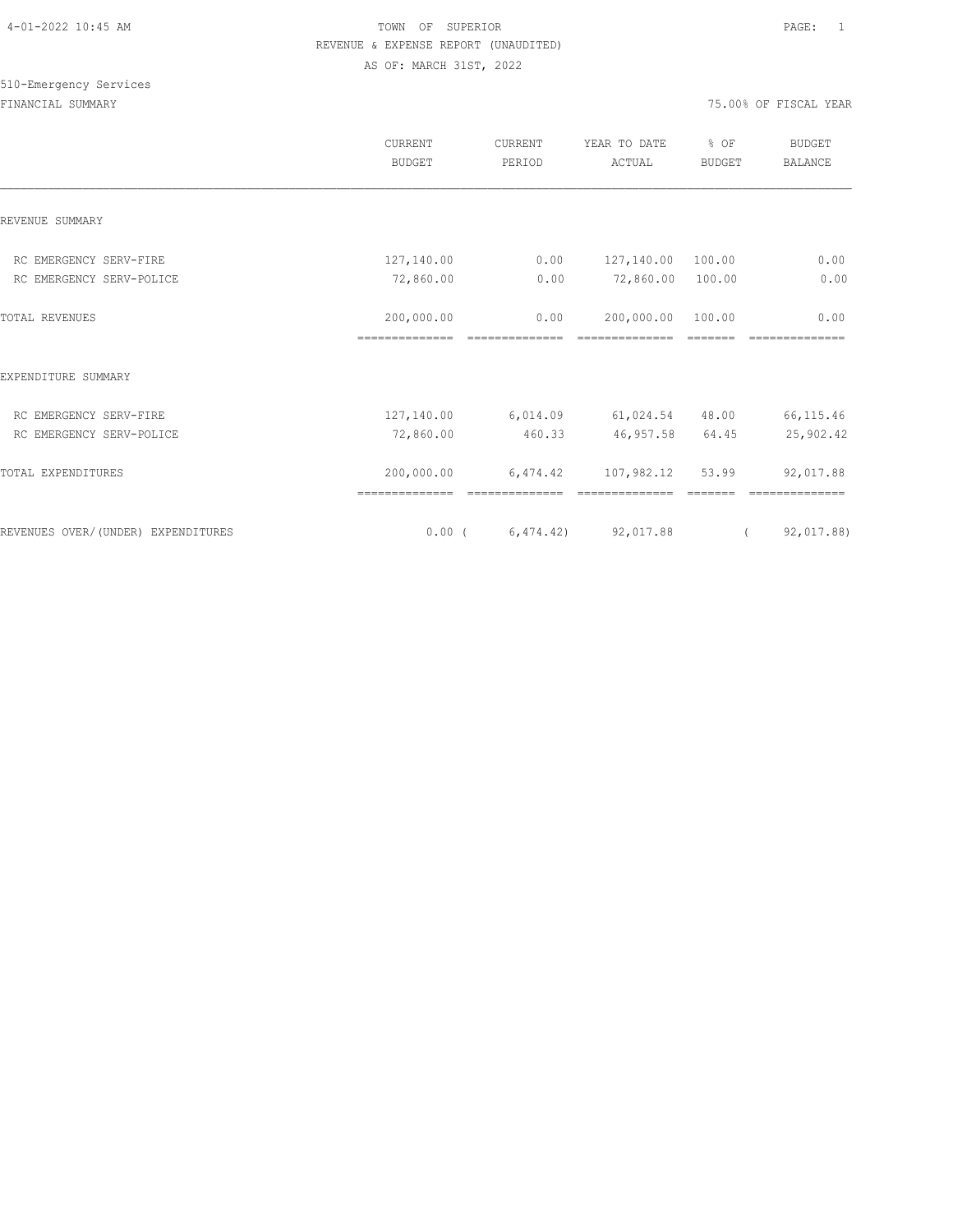### 511-RESOLUTION GRANTS

|                                    | CURRENT<br><b>BUDGET</b>                           | CURRENT<br>PERIOD           | YEAR TO DATE<br>ACTUAL       | % OF<br><b>BUDGET</b> | <b>BUDGET</b><br><b>BALANCE</b> |
|------------------------------------|----------------------------------------------------|-----------------------------|------------------------------|-----------------------|---------------------------------|
| REVENUE SUMMARY                    |                                                    |                             |                              |                       |                                 |
| MAYOR & COUNCIL                    | 1,200,000.00                                       | 0.00                        | 1,200,000.00 100.00          |                       | 0.00                            |
| ECONOMIC DEVELOPMENT               | 275,000.00                                         | 0.00                        | 275,000.00                   | 100.00                | 0.00                            |
| <b>TOTAL REVENUES</b>              | 1,475,000.00                                       | 0.00                        | 1,475,000.00 100.00          |                       | 0.00                            |
| EXPENDITURE SUMMARY                |                                                    |                             |                              |                       |                                 |
| MAYOR & COUNCIL                    | 3,500,000.00                                       | 0.00                        | 16,241.93                    | 0.46                  | 3,483,758.07                    |
| RECREATION                         | 0.00                                               | 0.00                        | 58.37                        | $0.00$ (              | 58.37)                          |
| ECONOMIC DEVELOPMENT               | 210,000.00                                         | 35,000.00                   | 177,500.00                   | 84.52                 | 32,500.00                       |
| TOTAL EXPENDITURES                 | 3,710,000.00                                       | 35,000.00<br>============== | 193,800.30<br>============== | 5.22<br>--------      | 3,516,199.70<br>==============  |
| REVENUES OVER/(UNDER) EXPENDITURES | $(2, 235, 000.00)$ $(35, 000.00)$ $1, 281, 199.70$ |                             |                              |                       | (3, 516, 199.70)                |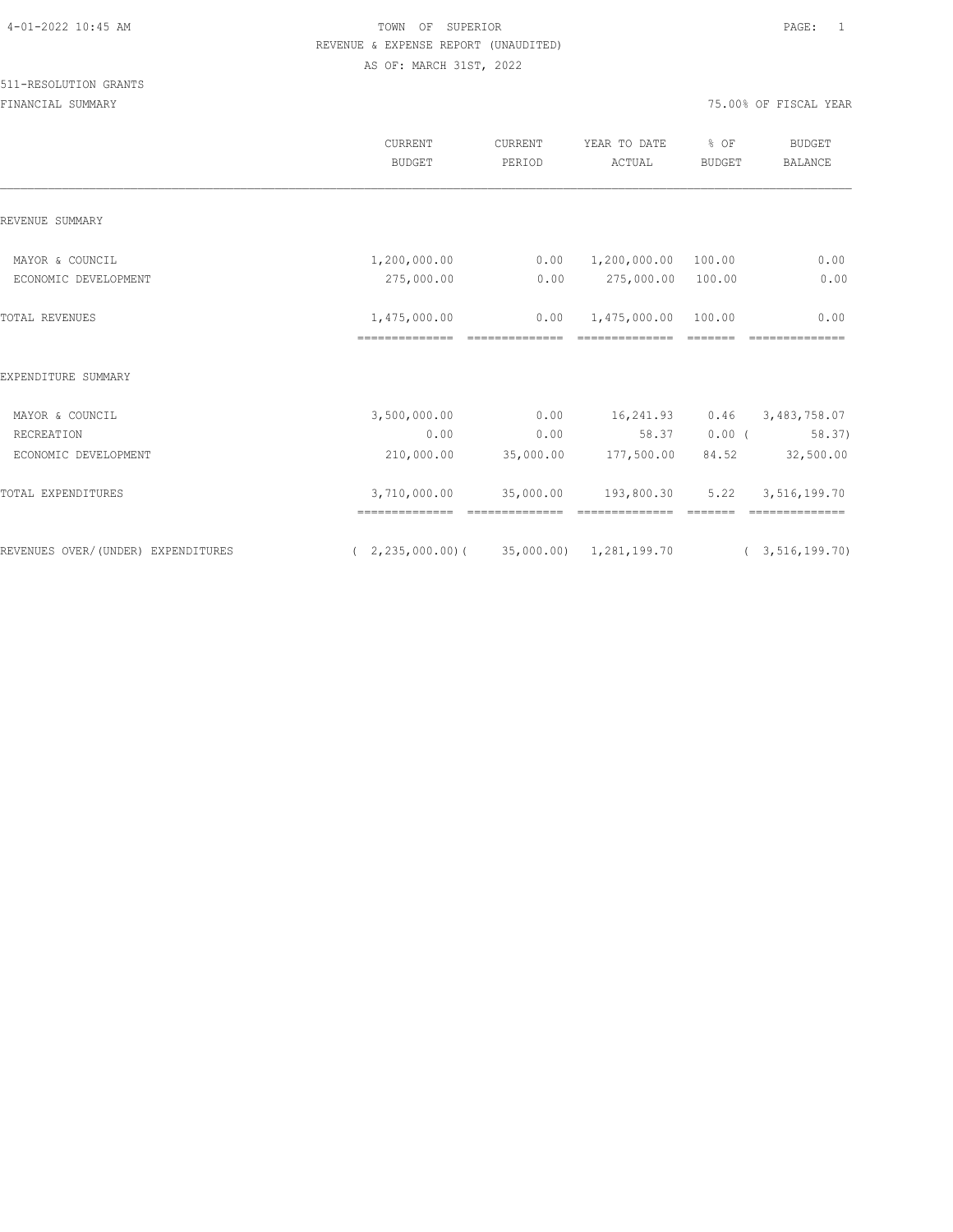512-AZCares Fund

|                     | CURRENT<br>BUDGET    | CURRENT<br>PERIOD                 | YEAR TO DATE<br>ACTUAL            | % OF<br>BUDGET      | BUDGET<br>BALANCE                  |
|---------------------|----------------------|-----------------------------------|-----------------------------------|---------------------|------------------------------------|
| REVENUE SUMMARY     |                      |                                   |                                   |                     |                                    |
| EXPENDITURE SUMMARY | ==============       | ______________<br>--------------- | ______________<br>--------------- | --------<br>------- | ______________<br>---------------- |
|                     | ---------------<br>. | --------------<br>.               | --------------<br>--------------  | --------<br>------- | --------------<br>_______________  |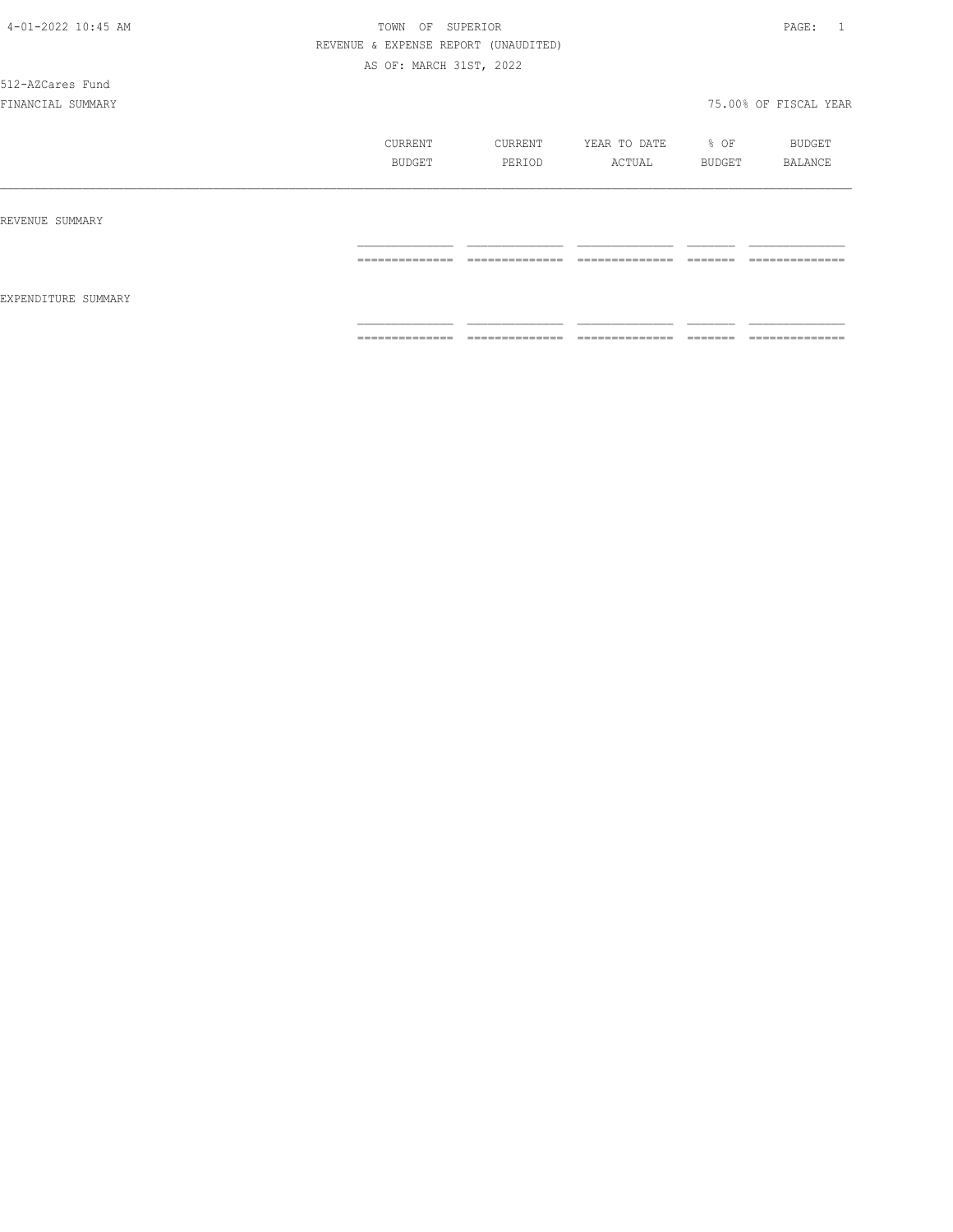## 513-POLICE GRANTS

|                     | CURRENT         | CURRENT                           | YEAR TO DATE         | % OF               | BUDGET              |
|---------------------|-----------------|-----------------------------------|----------------------|--------------------|---------------------|
|                     | BUDGET          | PERIOD                            | ACTUAL               | BUDGET             | BALANCE             |
| REVENUE SUMMARY     |                 |                                   |                      |                    |                     |
| EXPENDITURE SUMMARY | --------------  | ---------------                   | ---------------      | -------            | --------------      |
|                     | --------------- | _______________                   | _______________      | ________           | _______________     |
|                     | ==============  | --------------<br>--------------- | ---------------<br>. | --------<br>====== | --------------<br>. |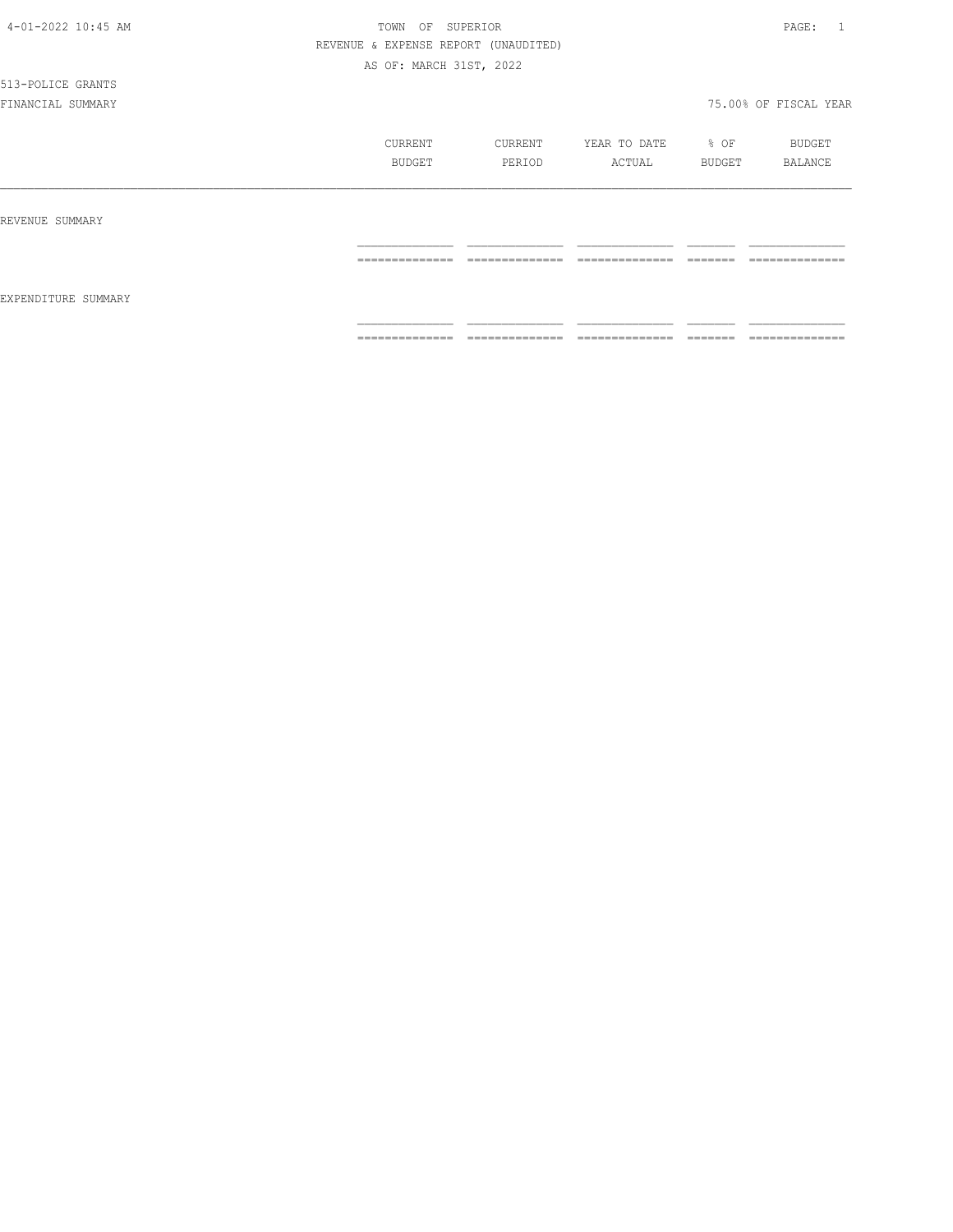|                                    | CURRENT<br><b>BUDGET</b> | CURRENT<br>PERIOD               | YEAR TO DATE<br>ACTUAL | % OF<br><b>BUDGET</b> | <b>BUDGET</b><br><b>BALANCE</b> |
|------------------------------------|--------------------------|---------------------------------|------------------------|-----------------------|---------------------------------|
|                                    |                          |                                 |                        |                       |                                 |
| REVENUE SUMMARY                    |                          |                                 |                        |                       |                                 |
|                                    |                          |                                 |                        |                       |                                 |
| EXPENDITURE SUMMARY                |                          |                                 |                        |                       |                                 |
| ECONOMIC DEVELOPMENT               | 0.00                     | 2,500.00                        | 23,023.50 0.00 (       |                       | 23,023.50)                      |
| TOTAL EXPENDITURES                 | 0.00                     | 2,500.00                        | 23,023.50              | $0.00$ (              | 23,023.50)                      |
| REVENUES OVER/(UNDER) EXPENDITURES |                          | $0.00$ ( 2,500.00) ( 23,023.50) |                        |                       | 23,023.50                       |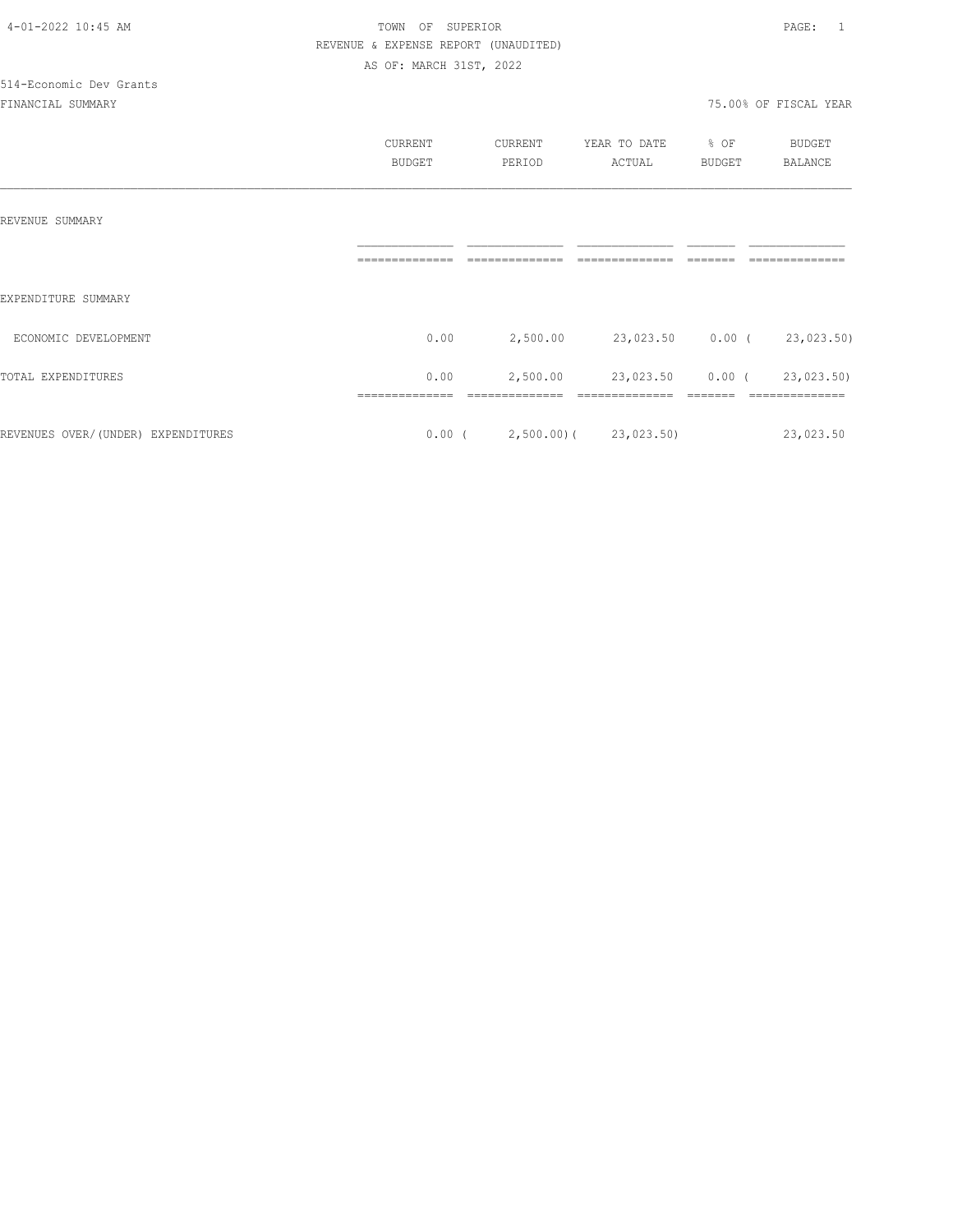## 800-FIRE DEPT PENSION

|                     | CURRENT                            | CURRENT                                                                                                                                                                                                                                                                                                                                                                                                                                                       | YEAR TO DATE                       | % OF                | BUDGET                            |
|---------------------|------------------------------------|---------------------------------------------------------------------------------------------------------------------------------------------------------------------------------------------------------------------------------------------------------------------------------------------------------------------------------------------------------------------------------------------------------------------------------------------------------------|------------------------------------|---------------------|-----------------------------------|
|                     | BUDGET                             | PERIOD                                                                                                                                                                                                                                                                                                                                                                                                                                                        | ACTUAL                             | BUDGET              | BALANCE                           |
| REVENUE SUMMARY     |                                    |                                                                                                                                                                                                                                                                                                                                                                                                                                                               |                                    |                     |                                   |
| EXPENDITURE SUMMARY | ______________                     | ______________                                                                                                                                                                                                                                                                                                                                                                                                                                                | _______________                    | --------            | ______________                    |
|                     | ----------------                   | ---------------                                                                                                                                                                                                                                                                                                                                                                                                                                               | _______________                    | -------             | _______________                   |
|                     | ______________<br>---------------- | $\begin{array}{c} \multicolumn{2}{c} {\textbf{2.5}} \multicolumn{2}{c} {\textbf{2.5}} \multicolumn{2}{c} {\textbf{2.5}} \multicolumn{2}{c} {\textbf{2.5}} \multicolumn{2}{c} {\textbf{2.5}} \multicolumn{2}{c} {\textbf{2.5}} \multicolumn{2}{c} {\textbf{2.5}} \multicolumn{2}{c} {\textbf{2.5}} \multicolumn{2}{c} {\textbf{2.5}} \multicolumn{2}{c} {\textbf{2.5}} \multicolumn{2}{c} {\textbf{2.5}} \multicolumn{2}{c} {\textbf{2.5}} \multicolumn{2}{c}$ | _______________<br>_______________ | --------<br>------- | ______________<br>_______________ |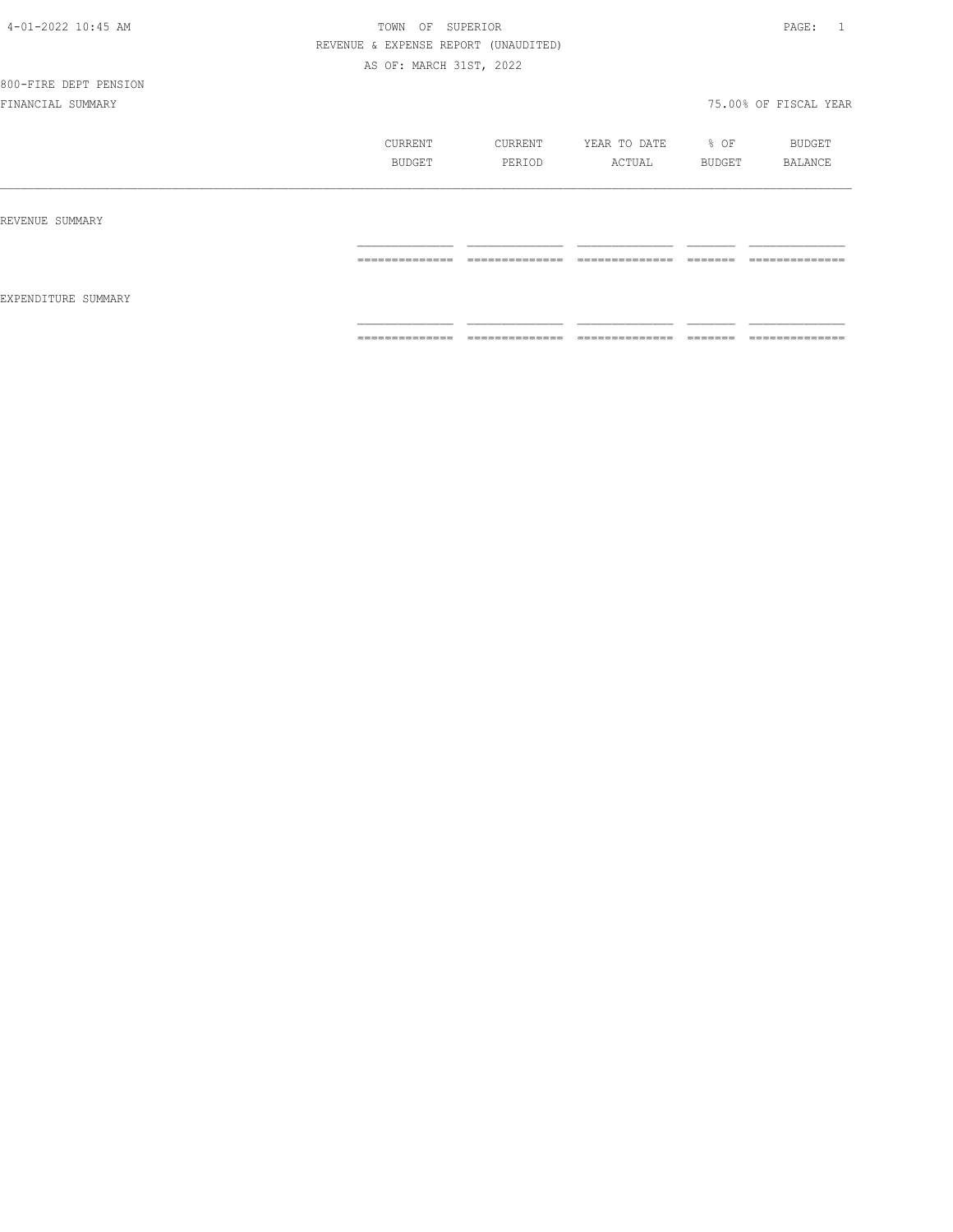810-LGIP

|                     | CURRENT<br>BUDGET | CURRENT<br>PERIOD                                                                                                                                                                                                                                                                                                                                                                                                                                                                            | YEAR TO DATE<br>ACTUAL                                                                                                                                                                                                                                                                                                                                                                                                                                                                 | % OF<br>BUDGET                                                                                                                                                                                                                                                                                                                                                                                                                                         | <b>BUDGET</b><br>BALANCE       |
|---------------------|-------------------|----------------------------------------------------------------------------------------------------------------------------------------------------------------------------------------------------------------------------------------------------------------------------------------------------------------------------------------------------------------------------------------------------------------------------------------------------------------------------------------------|----------------------------------------------------------------------------------------------------------------------------------------------------------------------------------------------------------------------------------------------------------------------------------------------------------------------------------------------------------------------------------------------------------------------------------------------------------------------------------------|--------------------------------------------------------------------------------------------------------------------------------------------------------------------------------------------------------------------------------------------------------------------------------------------------------------------------------------------------------------------------------------------------------------------------------------------------------|--------------------------------|
| REVENUE SUMMARY     |                   |                                                                                                                                                                                                                                                                                                                                                                                                                                                                                              |                                                                                                                                                                                                                                                                                                                                                                                                                                                                                        |                                                                                                                                                                                                                                                                                                                                                                                                                                                        |                                |
| EXPENDITURE SUMMARY | ==============    | ______________<br>_______________                                                                                                                                                                                                                                                                                                                                                                                                                                                            | ______________<br>.                                                                                                                                                                                                                                                                                                                                                                                                                                                                    | --------<br>-------                                                                                                                                                                                                                                                                                                                                                                                                                                    | --------------<br>------------ |
|                     | ==============    | $\begin{array}{c} \multicolumn{2}{c} {\textbf{1}} & \multicolumn{2}{c} {\textbf{2}} & \multicolumn{2}{c} {\textbf{3}} & \multicolumn{2}{c} {\textbf{4}} \\ \multicolumn{2}{c} {\textbf{5}} & \multicolumn{2}{c} {\textbf{6}} & \multicolumn{2}{c} {\textbf{7}} & \multicolumn{2}{c} {\textbf{8}} & \multicolumn{2}{c} {\textbf{9}} \\ \multicolumn{2}{c} {\textbf{1}} & \multicolumn{2}{c} {\textbf{1}} & \multicolumn{2}{c} {\textbf{1}} & \multicolumn{2}{c} {\textbf{1}} & \multicolumn{$ | $\begin{array}{cccccccccc} \multicolumn{2}{c}{} & \multicolumn{2}{c}{} & \multicolumn{2}{c}{} & \multicolumn{2}{c}{} & \multicolumn{2}{c}{} & \multicolumn{2}{c}{} & \multicolumn{2}{c}{} & \multicolumn{2}{c}{} & \multicolumn{2}{c}{} & \multicolumn{2}{c}{} & \multicolumn{2}{c}{} & \multicolumn{2}{c}{} & \multicolumn{2}{c}{} & \multicolumn{2}{c}{} & \multicolumn{2}{c}{} & \multicolumn{2}{c}{} & \multicolumn{2}{c}{} & \multicolumn{2}{c}{} & \multicolumn{2}{c}{} & \mult$ | $\begin{tabular}{ll} \multicolumn{3}{c}{\textbf{2.5}} & \multicolumn{3}{c}{\textbf{2.5}} & \multicolumn{3}{c}{\textbf{2.5}} \\ \multicolumn{3}{c}{\textbf{3.5}} & \multicolumn{3}{c}{\textbf{4.5}} & \multicolumn{3}{c}{\textbf{5.5}} \\ \multicolumn{3}{c}{\textbf{5.5}} & \multicolumn{3}{c}{\textbf{6.5}} & \multicolumn{3}{c}{\textbf{7.5}} \\ \multicolumn{3}{c}{\textbf{6.5}} & \multicolumn{3}{c}{\textbf{7.5}} & \multicolumn{3}{c}{\textbf{8$ | --------------                 |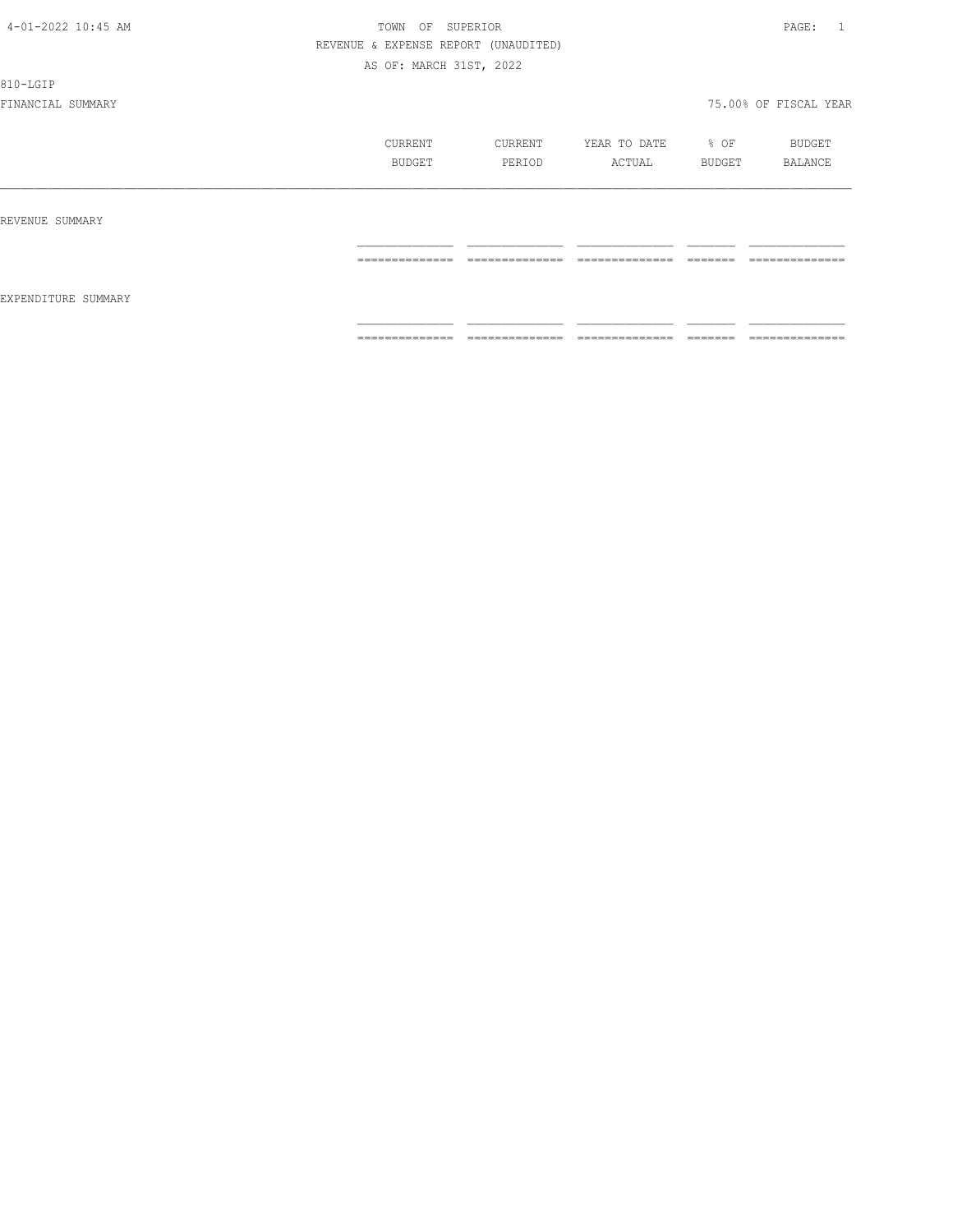### 820-EXPLORERS

|                     | CURRENT<br>BUDGET | CURRENT<br>PERIOD               | YEAR TO DATE<br>ACTUAL               | % OF<br>BUDGET     | BUDGET<br><b>BALANCE</b>          |
|---------------------|-------------------|---------------------------------|--------------------------------------|--------------------|-----------------------------------|
| REVENUE SUMMARY     |                   |                                 |                                      |                    |                                   |
|                     | ==============    | --------------<br>------------- | ---------------<br>=-<br>----------- | -------<br>------- | --------------<br>_______________ |
| EXPENDITURE SUMMARY |                   |                                 |                                      |                    |                                   |
|                     | ==============    | ==============                  | ==============                       |                    | --------------<br>.               |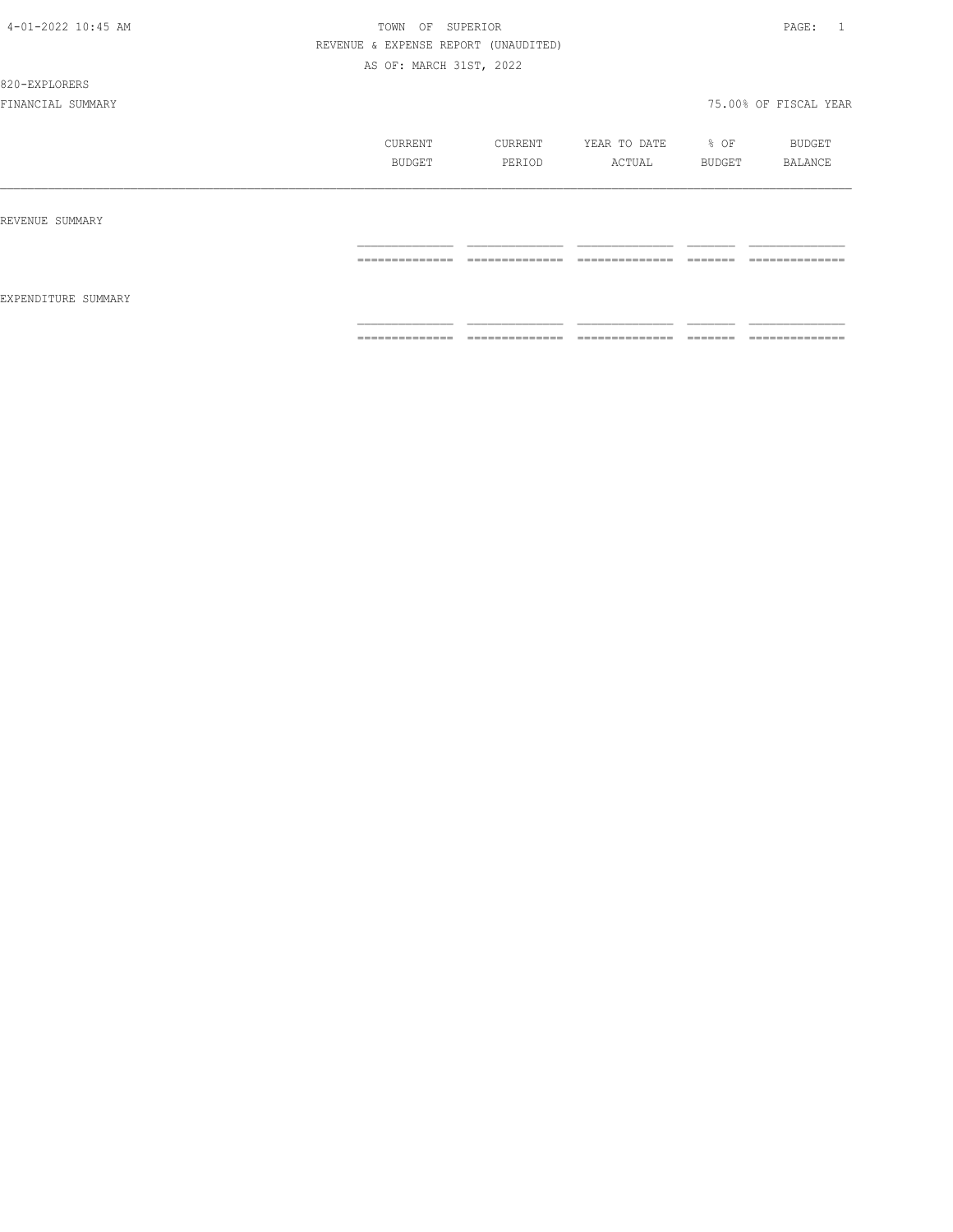|                                    | CURRENT<br><b>BUDGET</b> | CURRENT<br>PERIOD | YEAR TO DATE<br>ACTUAL | % OF<br><b>BUDGET</b> | <b>BUDGET</b><br><b>BALANCE</b> |
|------------------------------------|--------------------------|-------------------|------------------------|-----------------------|---------------------------------|
| REVENUE SUMMARY                    |                          |                   |                        |                       |                                 |
| NON-DEPARTMENTAL                   | 0.00                     | 0.00              |                        | 7,075.00 0.00 (       | 7,075.00)                       |
| TOTAL REVENUES                     | 0.00                     | 0.00              | 7,075.00               |                       | $0.00$ ( $7,075.00$ )           |
| EXPENDITURE SUMMARY                | ==========               |                   |                        |                       | ==============                  |
| NON-DEPARTMENTAL                   | 0.00                     | 0.00              | 2,570.98               | $0.00$ (              | 2,570.98)                       |
| TOTAL EXPENDITURES                 | 0.00                     | 0.00              | 2,570.98               | $0.00$ (              | 2,570.98                        |
|                                    | ==============           |                   | ==============         |                       | ==============                  |
| REVENUES OVER/(UNDER) EXPENDITURES | 0.00                     | 0.00              | 4,504.02               | $\left($              | 4,504.02                        |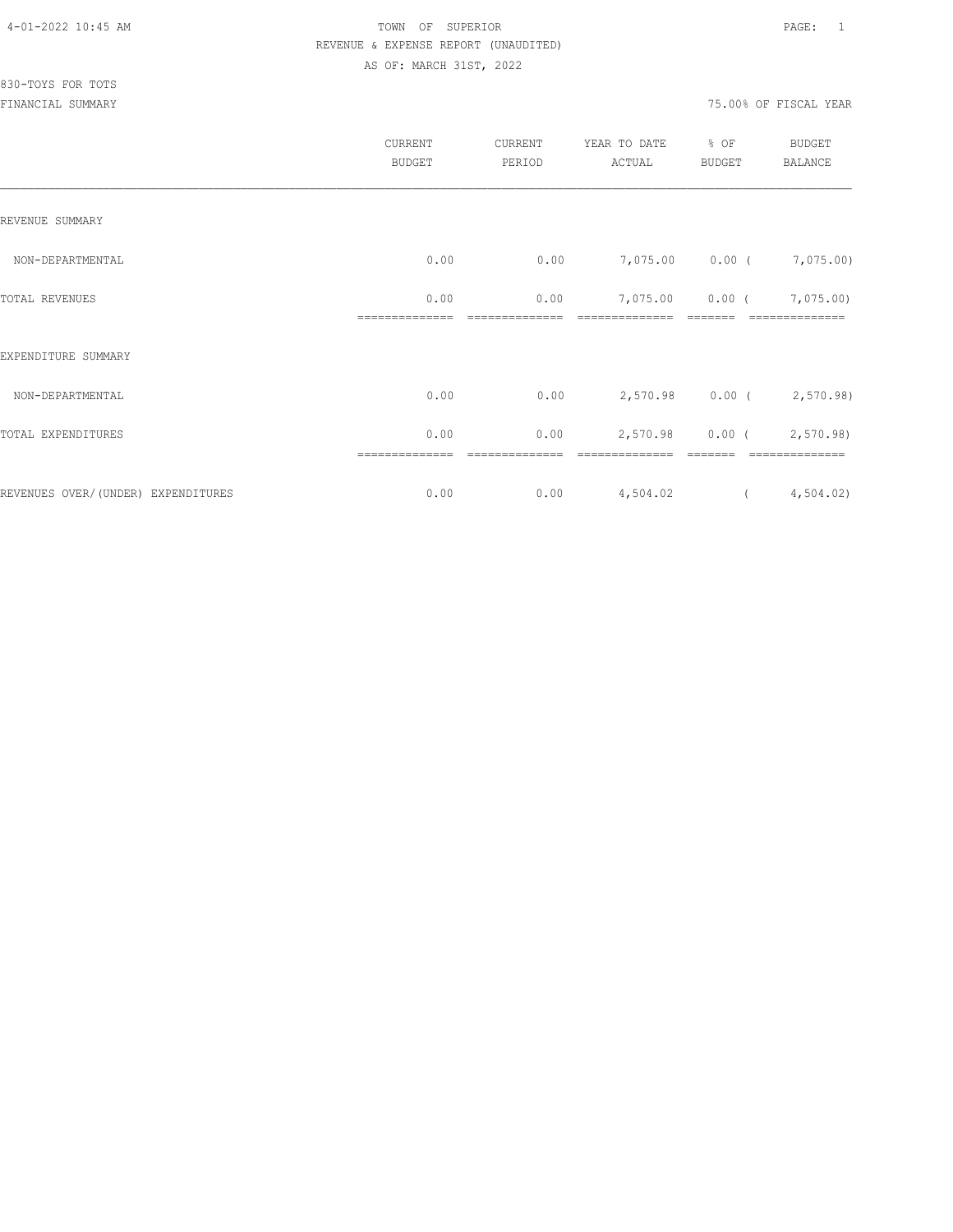840-GENERAL FIXED ASSETS

|                     | CURRENT<br>BUDGET                                                                                                                                                                                                                                                                                                                                                                                                                                                                            | CURRENT<br>PERIOD                 | YEAR TO DATE<br>ACTUAL                                                                                                                                                                                                                                                                                                                                                                                                                                                                       | % OF<br>BUDGET                                                                                                                                                                                                                                                                                                                                                                                                                                                                                                                                                    | BUDGET<br>BALANCE                 |
|---------------------|----------------------------------------------------------------------------------------------------------------------------------------------------------------------------------------------------------------------------------------------------------------------------------------------------------------------------------------------------------------------------------------------------------------------------------------------------------------------------------------------|-----------------------------------|----------------------------------------------------------------------------------------------------------------------------------------------------------------------------------------------------------------------------------------------------------------------------------------------------------------------------------------------------------------------------------------------------------------------------------------------------------------------------------------------|-------------------------------------------------------------------------------------------------------------------------------------------------------------------------------------------------------------------------------------------------------------------------------------------------------------------------------------------------------------------------------------------------------------------------------------------------------------------------------------------------------------------------------------------------------------------|-----------------------------------|
| REVENUE SUMMARY     |                                                                                                                                                                                                                                                                                                                                                                                                                                                                                              |                                   |                                                                                                                                                                                                                                                                                                                                                                                                                                                                                              |                                                                                                                                                                                                                                                                                                                                                                                                                                                                                                                                                                   |                                   |
|                     | ______________<br>---------------                                                                                                                                                                                                                                                                                                                                                                                                                                                            | ______________<br>.               | ______________<br>______________                                                                                                                                                                                                                                                                                                                                                                                                                                                             | --------<br>-------                                                                                                                                                                                                                                                                                                                                                                                                                                                                                                                                               | ______________<br>--------------  |
| EXPENDITURE SUMMARY |                                                                                                                                                                                                                                                                                                                                                                                                                                                                                              |                                   |                                                                                                                                                                                                                                                                                                                                                                                                                                                                                              |                                                                                                                                                                                                                                                                                                                                                                                                                                                                                                                                                                   |                                   |
|                     | $\begin{array}{c} \multicolumn{2}{c} {\textbf{1}} & \multicolumn{2}{c} {\textbf{2}} & \multicolumn{2}{c} {\textbf{3}} & \multicolumn{2}{c} {\textbf{4}} \\ \multicolumn{2}{c} {\textbf{2}} & \multicolumn{2}{c} {\textbf{3}} & \multicolumn{2}{c} {\textbf{4}} & \multicolumn{2}{c} {\textbf{5}} & \multicolumn{2}{c} {\textbf{6}} \\ \multicolumn{2}{c} {\textbf{5}} & \multicolumn{2}{c} {\textbf{6}} & \multicolumn{2}{c} {\textbf{7}} & \multicolumn{2}{c} {\textbf{8}} & \multicolumn{$ | ______________<br>_______________ | $\begin{array}{c} \multicolumn{2}{c} {\textbf{1}} & \multicolumn{2}{c} {\textbf{2}} & \multicolumn{2}{c} {\textbf{3}} & \multicolumn{2}{c} {\textbf{4}} \\ \multicolumn{2}{c} {\textbf{2}} & \multicolumn{2}{c} {\textbf{3}} & \multicolumn{2}{c} {\textbf{4}} & \multicolumn{2}{c} {\textbf{5}} & \multicolumn{2}{c} {\textbf{6}} \\ \multicolumn{2}{c} {\textbf{5}} & \multicolumn{2}{c} {\textbf{6}} & \multicolumn{2}{c} {\textbf{7}} & \multicolumn{2}{c} {\textbf{8}} & \multicolumn{$ | $\begin{array}{c} \begin{array}{c} \begin{array}{c} \begin{array}{c} \begin{array}{c} \end{array}\\ \end{array}\\ \end{array} \end{array} \end{array} \end{array} \end{array} \end{array} \end{array} \begin{array}{c} \begin{array}{c} \begin{array}{c} \begin{array}{c} \end{array}\\ \end{array} \end{array} \end{array} \end{array} \begin{array}{c} \begin{array}{c} \begin{array}{c} \end{array}\\ \end{array} \end{array} \end{array} \begin{array}{c} \begin{array}{c} \begin{array}{c} \end{array}\\ \end{array} \end{array} \end{array} \begin{array}{$ | ______________<br>--------------- |